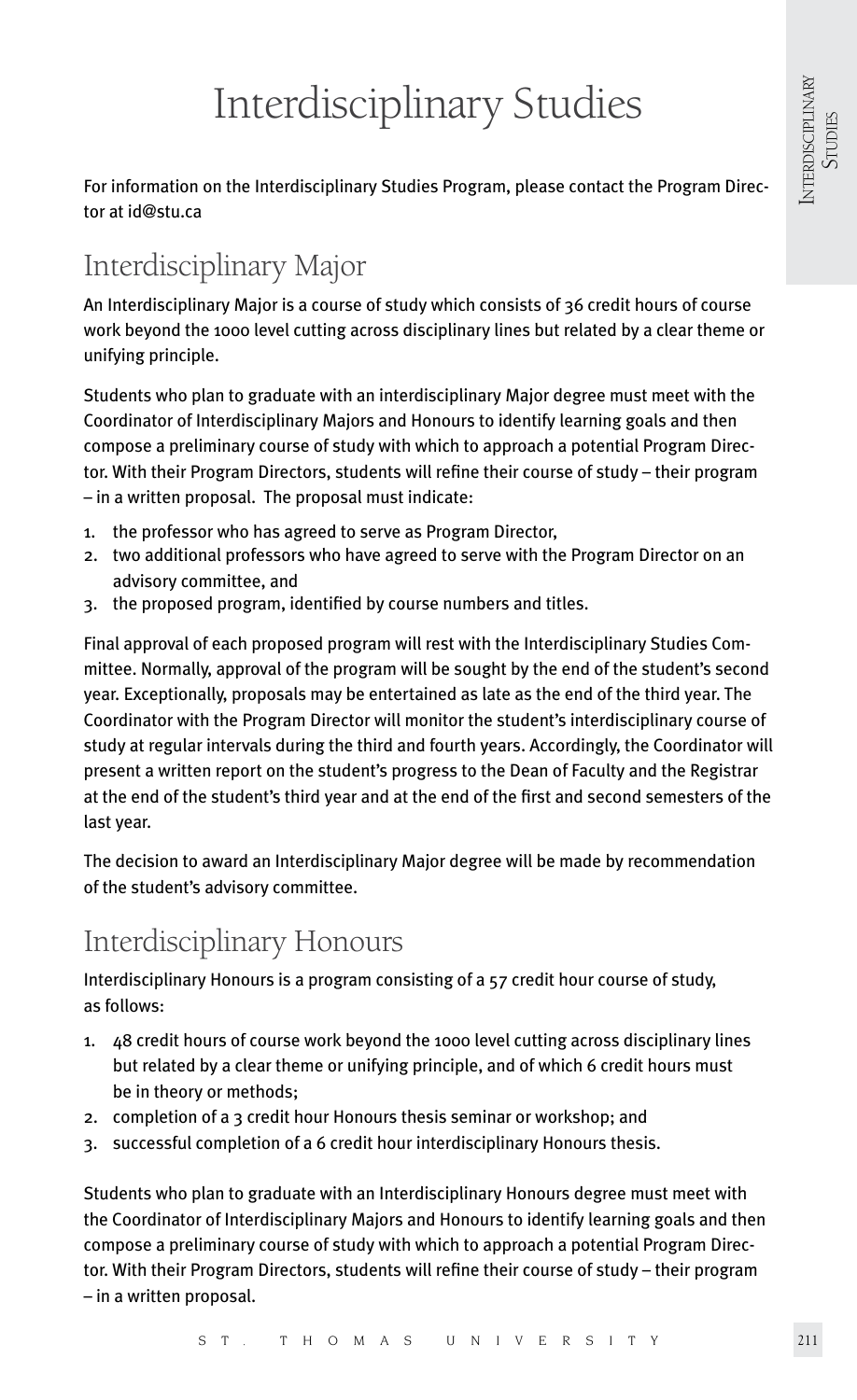The proposal must indicate:

- 1. the professor who has agreed to serve as Program Director,
- 2. two additional professors who have agreed to serve with the Program Director on an advisory and thesis evaluation committee, and
- 3. the proposed program identified by course numbers and titles.

Final approval of each proposed program will rest with the Interdisciplinary Studies Committee. Normally, approval of the program will be sought by the end of the student's second year. Exceptionally, proposals may be entertained as late as the beginning of the Spring Registration prior to the beginning of the student's final year of study.

Applications will not be considered after the beginning of the student's final year of study. The thesis will be consistent with the approved aims of the student's program, and it will be supervised by the Program Director. The thesis will require the approval of the student's thesis evaluation committee made up of the Program Director and at least two additional professors chosen by the student and the Program Director. A minimum grade of B must be attained for the thesis to count as an Honours credit.

The Coordinator with the Program Director and the student's advisory and thesis evaluation committee will monitor a student's interdisciplinary Honours course of study at regular intervals during the third and fourth years. Accordingly, the Coordinator will report in writing present a written report on the student's progress to the Interdisciplinary Studies Committee at the end of the student's third year and at the end of the first and second semesters of the last year.

The decision to award an Interdisciplinary Honours degree will be made by recommendation of the student's advisory and thesis evaluation committee.

## Interdisciplinary Minor

An interdisciplinary Minor is a pre-approved course of study which consists of 18 credit hours of course work beyond the 1000 level cutting across disciplinary lines but related by a clear theme or unifying principle. Approved combinations of courses follow:

### **Business Studies**

A minor in Business Studies consists of 18 credit hours in Business courses including:

- · Introduction to Business (BUSI 2013) 3 ch
- · Introduction to Economics (ECON 1013 and 1023) 6 ch in total (3ch per course)
- · 9 ch chosen from:

| BUSI 2023 Introduction to Financial Accounting                                   |
|----------------------------------------------------------------------------------|
| BUSI 3013 Personal Financial Planning                                            |
| BUSI 3023 Nonprofit Management                                                   |
| BUSI 3033 Labour Relations and Collective Bargaining (cross-listed as ECON 3033) |
| Introduction to Industrial and Organization Psychology (cross-listed as          |
| PSYC 3533)                                                                       |
|                                                                                  |

Or from any of the UNB courses listed under "Major in Economics with a Business Option" in the Department of Economics section of the Calendar.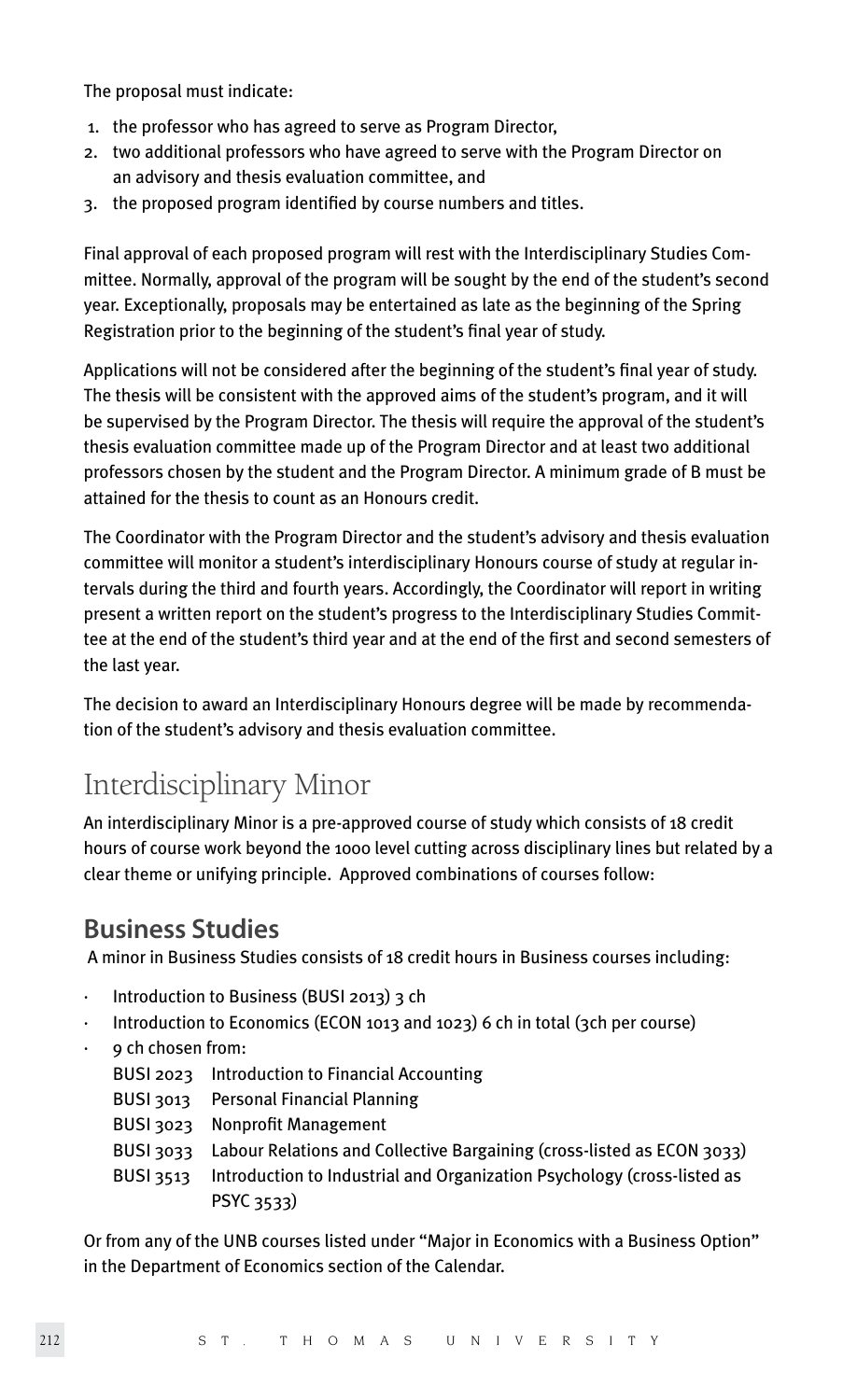### **Cultural Studies**

The study of culture is something that takes place in every discipline in the liberal arts, and the minor in Cultural Studies is the perfect complement to your disciplinary studies. What distinguishes Cultural Studies from the disciplines out of which it arises is its attempt to thematize, in a certain way, all of those experiences, impetuses, beliefs, and identities that shape who we are and how we think. Using theoretical and critical techniques that are decidedly cross-disciplinary, Cultural Studies offers insight into a world populated with everything from high literature to tourism, video games to auteur cinema, fashion magazines to ultimate fighting.

In Cultural Studies, you will be confronted with the world as they know it, only to discover that it is not as familiar as they believe. But it will also historicize your encounter with the world, helping to address questions that routinely arise before us. Have you ever wondered how shopping replaced going for a walk as a means of relaxation? How might advertising shape our ability to make day-to-day decisions about how we choose to live? Are the things we believe in natural, or are our beliefs shaped for us by others? Students can expect to encounter competing answers to these questions from a variety of disciplinary perspectives, from professors across the campus.

#### **Structure**

The Interdisciplinary Minor in Cultural Studies requires students to take a relatively broad distribution of 18ch in courses beyond the first year level. The first year course, CUST 1006. Introduction to Popular Culture, is required, and it is recommended, though not necessary, that this be the first course you take for the CS Minor. CUST 2213. Cultural Theory, is also required to satisfy requirements for the Minor. Course descriptions for these two courses, and for CUST 2113. The Sound and Technology of Culture, follow the course listings below.

This leaves 15ch in electives available to you to satisfy the CS Minor requirements. Students must take a minimum of 3ch, and a maximum of 6ch, from each of at least three of the following course categories below. Course descriptions can be found by searching the calendar under the relevant department.

While CUST 1006 will be taught on a yearly basis, students should be advised that not every course will be taught every year. However, they will be taught on a regular basis.

If you have questions about Cultural Studies courses, or the Interdisciplinary Minor in Cultural Studies in general, you can direct them to Dr. Dennis Desroches (desroches@stu.ca) or Dr. Dawn Morgan (dmorgan@stu.ca).

#### **Course Categories**

| 1. Visual Cultures  |                                                                 |  |  |  |
|---------------------|-----------------------------------------------------------------|--|--|--|
|                     | ENGL2723 Fiction, Drama, and Film 1                             |  |  |  |
|                     | ENGL2733 Fiction, Drama, and Film 2                             |  |  |  |
|                     | ENGL3213 Art Cinema                                             |  |  |  |
| ENGL3483 Irish Film |                                                                 |  |  |  |
|                     | FNAR2613 Music in TV and Film                                   |  |  |  |
|                     | HIST3783 Film and History                                       |  |  |  |
|                     | HIST3953 Portrayals of Jihad and Crusade. History, Memory, Film |  |  |  |
|                     |                                                                 |  |  |  |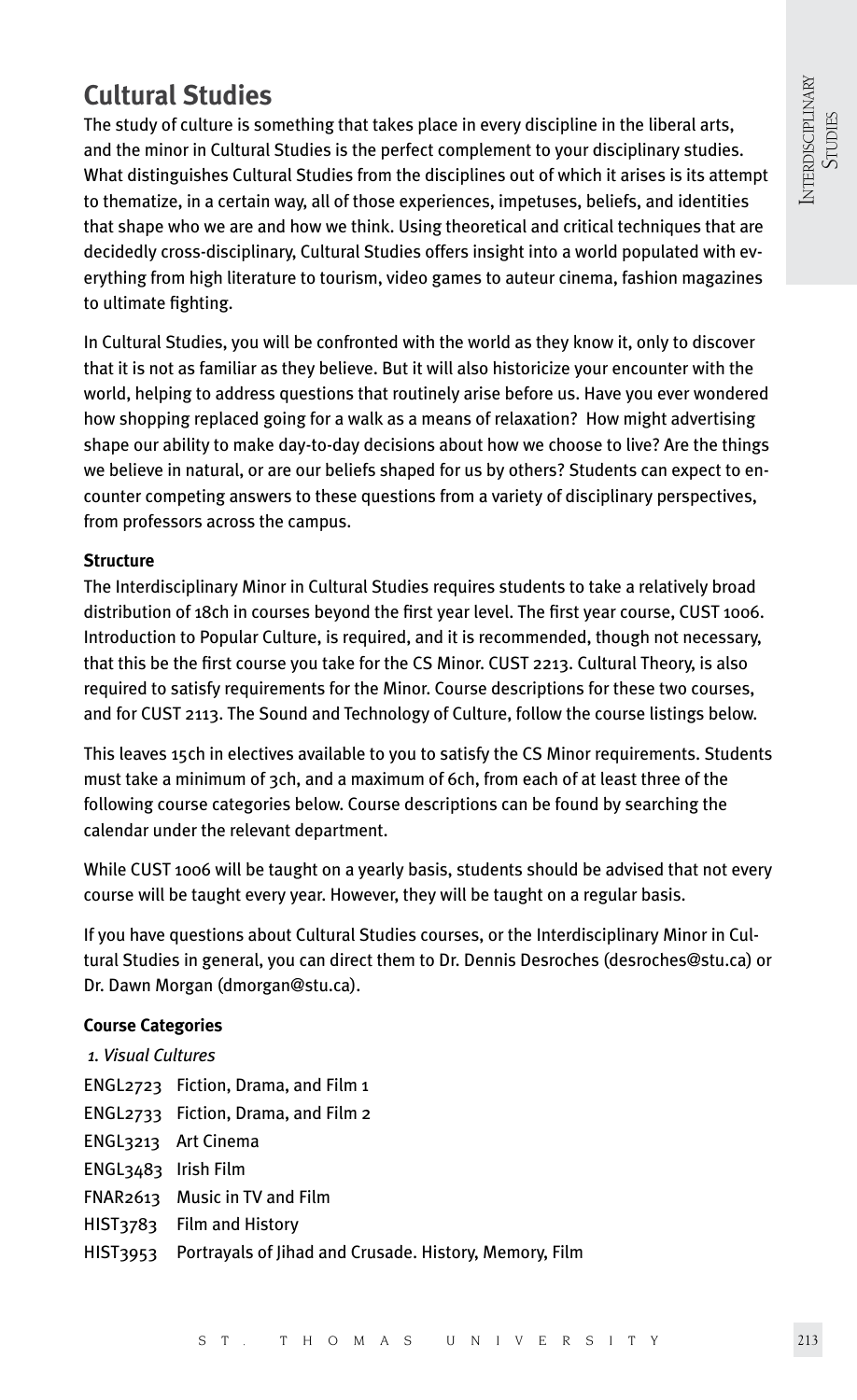#### *2. Technocultures*

- CUST2113 The Sound and Technology of Culture
- STS1003 Science, Technology, and Society I
- STS2903 The Politics of Science
- STS3203 Science, Technology, and Nature
- STS2503 The History of Disease

#### *3. Leisure Industries*

- ANTH3673 World Music
- ANTH3683 The Anthropology of Sport
- HIST3763 Modern Sport in World History
- HIST3863 Modern Tourism in World History
- HIST3963 Modernity and the Rise of Consumerism in Canada
- *4. Genders and Sexualities*
- ANTH2533 Anthropology of Gender
- ENGL3813 Theories of Gender and Sexuality
- STS3503 Feminist Critiques of Science

#### *5. Texts and Worlds*

- HIST2103 Material World. History Through Things
- ENGL3623 Literature of Politics
- ENGL2513 Science Fiction 1
- ENGL2563 Science Fiction 2
- ENGL3643 Fantasy
- FREN3603 Civilisation francophone. Europe française
- FREN3613 Civilisation francophone. Amérique française
- FREN 3623 Civilisation francophone 3. Maghreb
- FREN3633 Civilisation francophone. Afrique subsaharienne et Caraïbes
- SPAN4043 20th Century Spanish Culture and Texts
- SPAN4843 20th Century Spanish American Culture and Texts
- SPAN4123 Introduction to U.S. Latino Literature and Culture

#### **CUST 1006. Introduction to Popular Culture**

This course aims to provide to students the critical and conceptual tools to begin to question culture, to look upon the world and to make sense of its enormous power to shape how we think, and who we are. We will, then, conceive of the world's "texts" in the broadest sense possible, compelling us to direct our critical attentions to everything from video games and fashion magazines, to popular film, advertising, television, and the internet. And along the way, we will encounter thinkers whose work has been vital in helping us to understand how culture works, with a special focus as the course unfolds on the thought of the Frankfurt and Birmingham schools. By approaching culture both practically (i.e., through an analysis of everyday material culture, from coffee to cars) and theoretically (i.e., through the encounter with important thinkers who have shaped and defined how it is we understand the social, economic, and political realities of culture itself), this course will give students an experience of their cultural milieu that trips up everyday understandings of what we believe culture to be, and will challenge them to the see a very different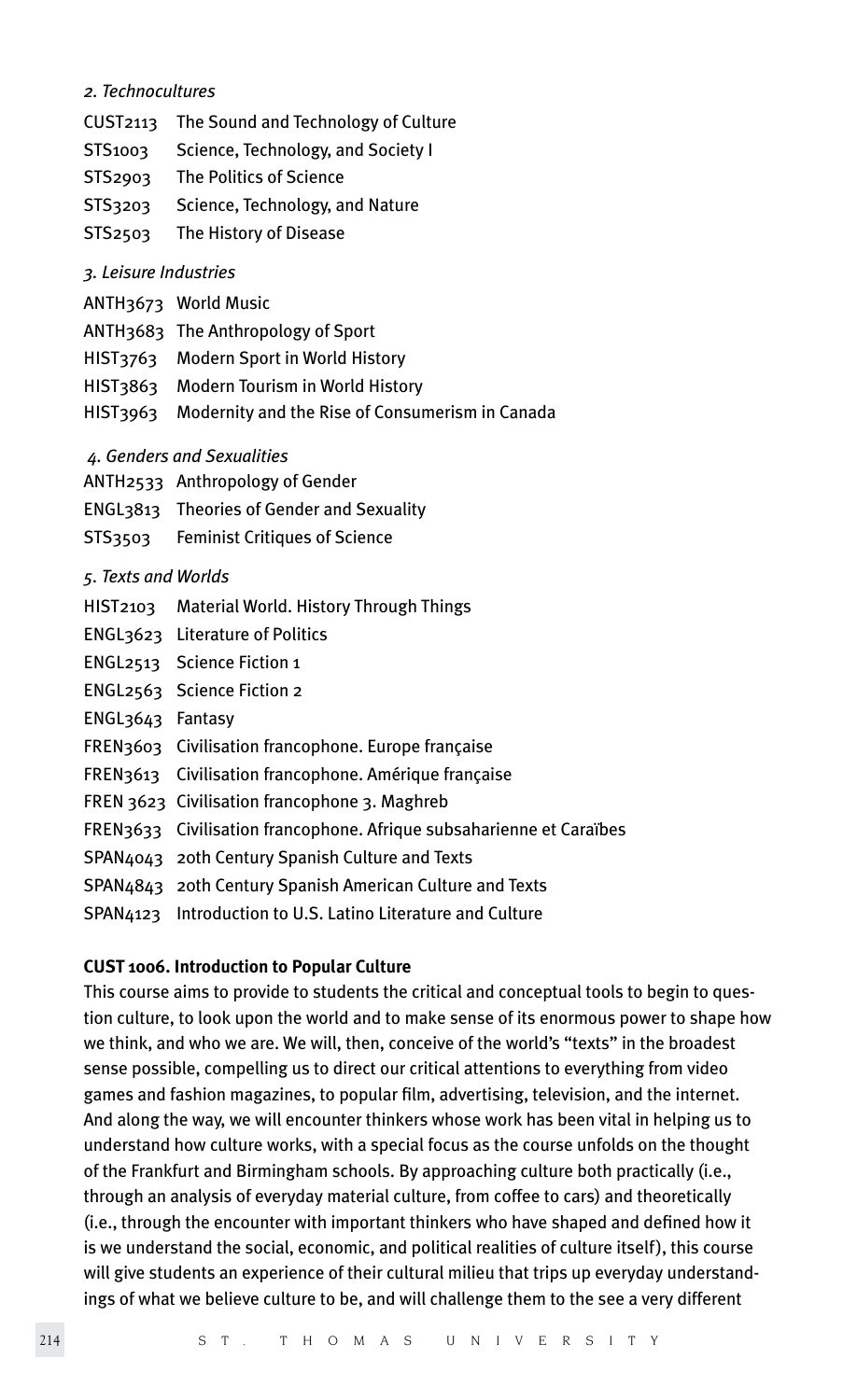everyday world.

#### **CUST 2213. Cultural Theory**

This course introduces students to a number of the key theoretical texts that have shaped the emergence of Cultural Theory. Cultural Theory focuses on questions concerned to interrogate what culture means, how culture works, and how culture changes as malleable relations of power organize, and reorganize, themselves. It asks students to step back and think critically about the lessons learned, the gains made, and indeed, the losses accrued, when the frameworks we create for understanding the world reify as organizing principles, beliefs, behaviours, and identities.

### **CUST 2113. The Sound and Technology of Culture**

A study of the uses and development of sound technologies, from the phonograph, invented in 1877, to early twentieth-century radio and sound-on-film, magnetic audio tape and surveillance, synthesizers, cell phones, and online audio communications of today. Artists and writers were among the first to work out the implications of the technological isolation of sound and to explore sound as a material for new forms of composition. The course traces the development of sound works chronologically through the twentieth-century as mutually-shaping of users and conductors of technology and culture.

### **Environmental Studies**

*18 credit hours, drawing on at least two different disciplines, from the following list:*

| ECON 3323        | <b>Environmental Economics</b>                            |
|------------------|-----------------------------------------------------------|
| <b>ENGL 2773</b> | The Journalism of John McPhee - Reporting the Environment |
| <b>RELG 3523</b> | <b>Environmental Ethics</b>                               |
| STS 2103         | Science, Technology, and the Society II                   |
| STS 2803         | Controversies in the Earth and Environmental Sciences     |
|                  |                                                           |

### **Ethics**

*18 credit hours including courses from at least two disciplines, drawn from the following list:*

| HMRT 3033       | Philosophy of Human Rights              |
|-----------------|-----------------------------------------|
| PHIL 2213       | <b>Introduction to Moral Philosophy</b> |
| PHIL 2233       | Contemporary Moral Philosophy           |
| $D$ HIII $2262$ | Curront Iccup in Ethicc                 |

- PHIIL 2243 Current Issue in Ethics
- RELG 2513 Foundation of Christian Ethics
- RELG 3573 Religion and Social Ethics
- RELG 3593 Moral Development
- RELG 3513 Bioethics
- RELG 3583 Media Ethics

### **Film Studies**

*18 credit hours, drawing on at least two different disciplines, from the following list:*

- ENGL 2723 Fiction, Drama, and Film: A Study of Narrative I
- ENGL 2733 Fiction, Drama, and Film: A Study of Narrative II
- ENGL 3213 Art Cinema
- ENGL 3223 Auteur Cinema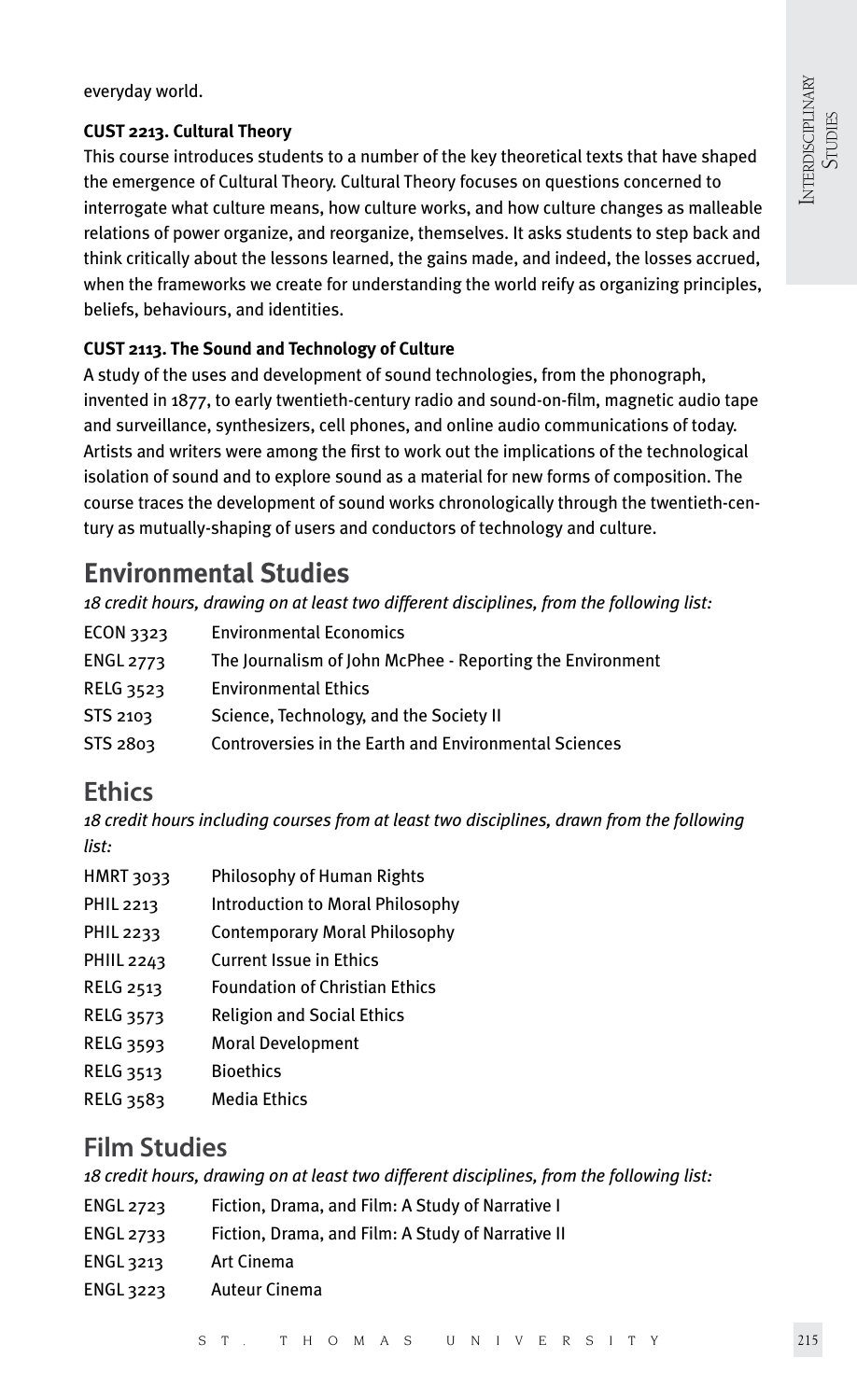ENGL 3483 Irish Film I IRSH 3693/ ENGL 3473 Irish Film II GERO 3093 Images of Aging in Film HIST 3783 Film and History

### **Irish Studies**

*18 credit hours including courses from at least two disciplines, drawn from the following list:*

- ENGL 2463 Irish Literature ENGL 3426 Modern Irish Literature ENGL 3583 Irish Film HIST 2153 Early Irish History HIST 2163 Modern Irish History IRSH 2003 Art of the Golden Age: the Book of Kells
- IRSH 2006 Introduction to Irish Studies
- IRSH 2123 Introduction to the Irish Language

### **Latin American Studies**

*18 credit hours, drawing on at least two different disciplines, from the following list:*

ECON 3333 Perspectives on Underdevelopment HIST 2613 Latin America: Colonial Period HIST 2623 Latin America: Modern Period HIST 3613 Gender and Power in Latin American History HIST 4606 20th Century Latin America SPAN 4213 Mexico Online! I SPAN 4223 Mexico Online! II SPAN 4813 Spanish-American Literature: Colonial to Modern SPAN 4823 Spanish-American Literature: Modernism to Present

### **Media Studies**

Please see page 238.

### **Medieval Studies**

*18 credit hours, drawing on at least two different disciplines from the following list:*

| ENGL 2643 | <b>Medieval Drama</b>                               |
|-----------|-----------------------------------------------------|
| ENGL 3306 | Middle English Literature                           |
| ENGL 3396 | Introduction to Anglo-Saxon Language and Literature |
| HIST 3213 | The Early Church                                    |
| HIST 3223 | The Medieval Church                                 |
| HIST 3543 | Religion and the Church in Early Russia             |
| HIST 4206 | <b>Medieval Institutions</b>                        |
| PHIL 2133 | Medieval Christian Philosophy I                     |
| PHIL 2143 | Medieval Christian Philosophy II                    |
| PHIL 3523 | St. Thomas: Knowledge, Being and Human Being        |
| PHIL 3533 | St. Thomas: Law, Morality and Society               |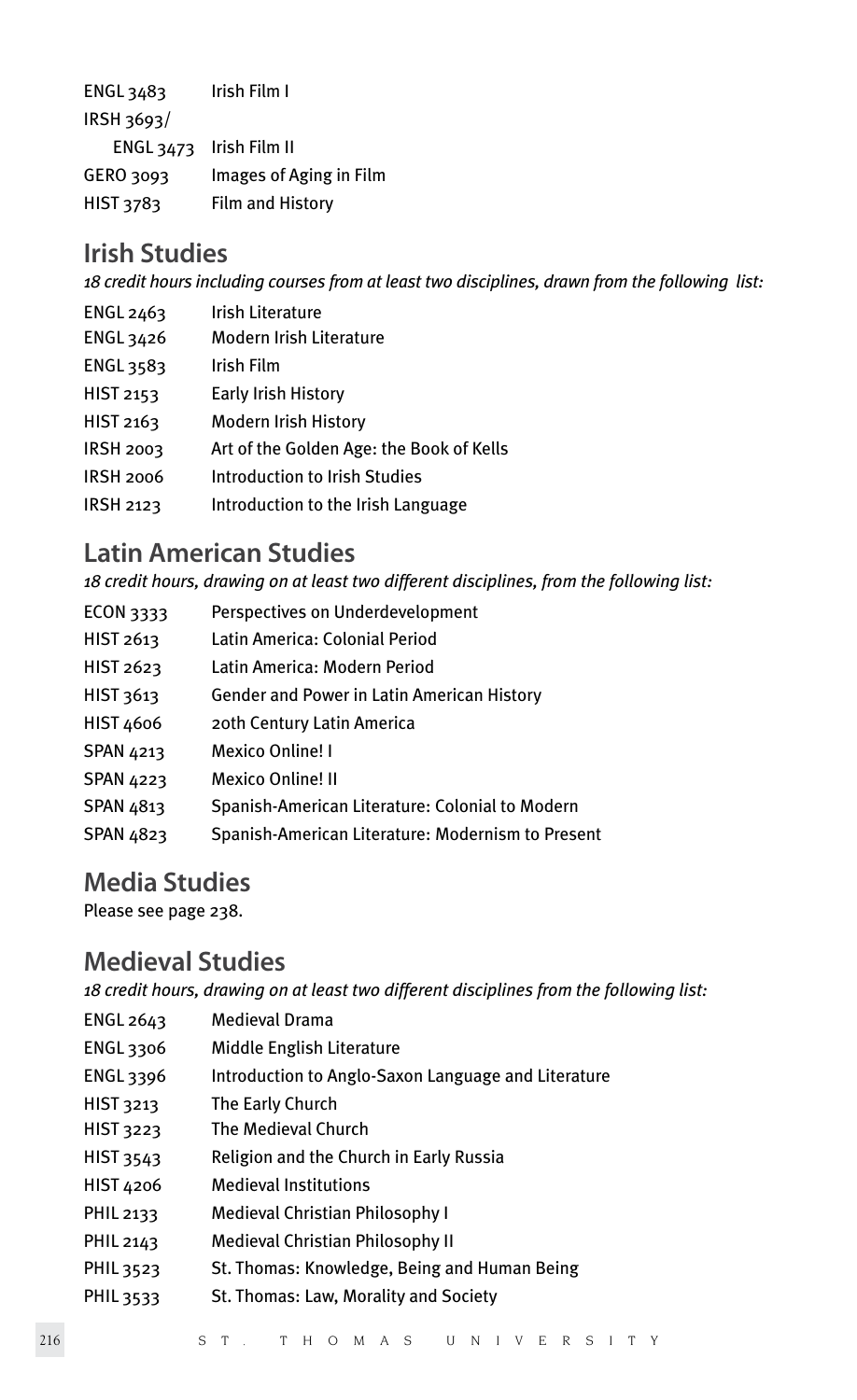### **Peace Studies**

Minor in Peace Studies: PEAC 2006 and 12 credit-hours electives, including at least 6 credits from Social Science electives and 3 from Humanities electives. For Major or Honours in Peace Studies, see general rules for Interdisciplinary Studies.

### **PEAC-2006. Introduction to Peace Studies** *(Required Course)*

This core course examines leading theorists on peace, drawing from humanities and social science disciplines. It explores conditions needed for peace to occur and be sustained, and strategies for building peace movements and nonviolent social change in global and local contexts. It examines multiple experiences of conflict and systemic oppression, and efforts to changes these realities, including issues of environmental degradation, poverty, family violence, the sex trades, sweatshops, and militarism.

### **PEAC-2136. Introduction to African History (HIST)**

This course introduces students to the dynamics of African history and cultures, while challenging pervasive stereotypes and misperceptions about Africa. The class is designed to appeal to history and non-history Majors alike.

### **PEAC-2443. Race and Ethnic Relations (SOCI)**

This course examines theories and descriptions of race and ethnic relations, focussing on the general concepts of the role of race and ethnicity in social organization and stratification. Concrete situations in contemporary social systems will be discussed.

### **PEAC-2453. History of the United Nations (HIST)**

The United Nations represents the first serious effort toward an international government. History of the United Nations examines the evolution of this unique international body from its creation in 1945 to the present. It seeks to understand how the United Nations has shaped world history, what its low and high points have been, and what its challenges and potential are in the twenty-first century.

### **PEAC-3006. Justice and Peace: An Economics Perspective (ECON)**

The course will explore the contribution that heterodox economic analysis, including political economy, ecological economics, the moral economy framework and feminist economics, can make to the study of issues of justice and peace.

### **PEAC-3013. Peace Activism: Theory and Practice**

This course is designed to help students better understand the relationships between theories and concepts of peace building and practical involvement with community outreach, social service agencies and non-profit organizations working towards alternatives to violence and reconciliation, local and global. Students will study an organization of their choice that is involved with peace activism. They will work collaboratively with local activists to design and host an outreach peace-activist project for the STU Peace Program. Prerequisite PEAC-2006 or permission of instructor.

### **PEAC-3163. Gandhi, India and the World, c. 1850 to Present (HIST)**

Mohandas K. "Mahatma" Gandhi (1869-1948) is a towering figure in the history of India, but he is curiously global too. He lived on three continents, his ideas and practices combined influences and experiences that he gathered from different parts of the world via global networks, and his impact has long extended beyond the subcontinent's borders. Studying Gandhi's life and legend will allow the class to investigate themes relating to nationalism,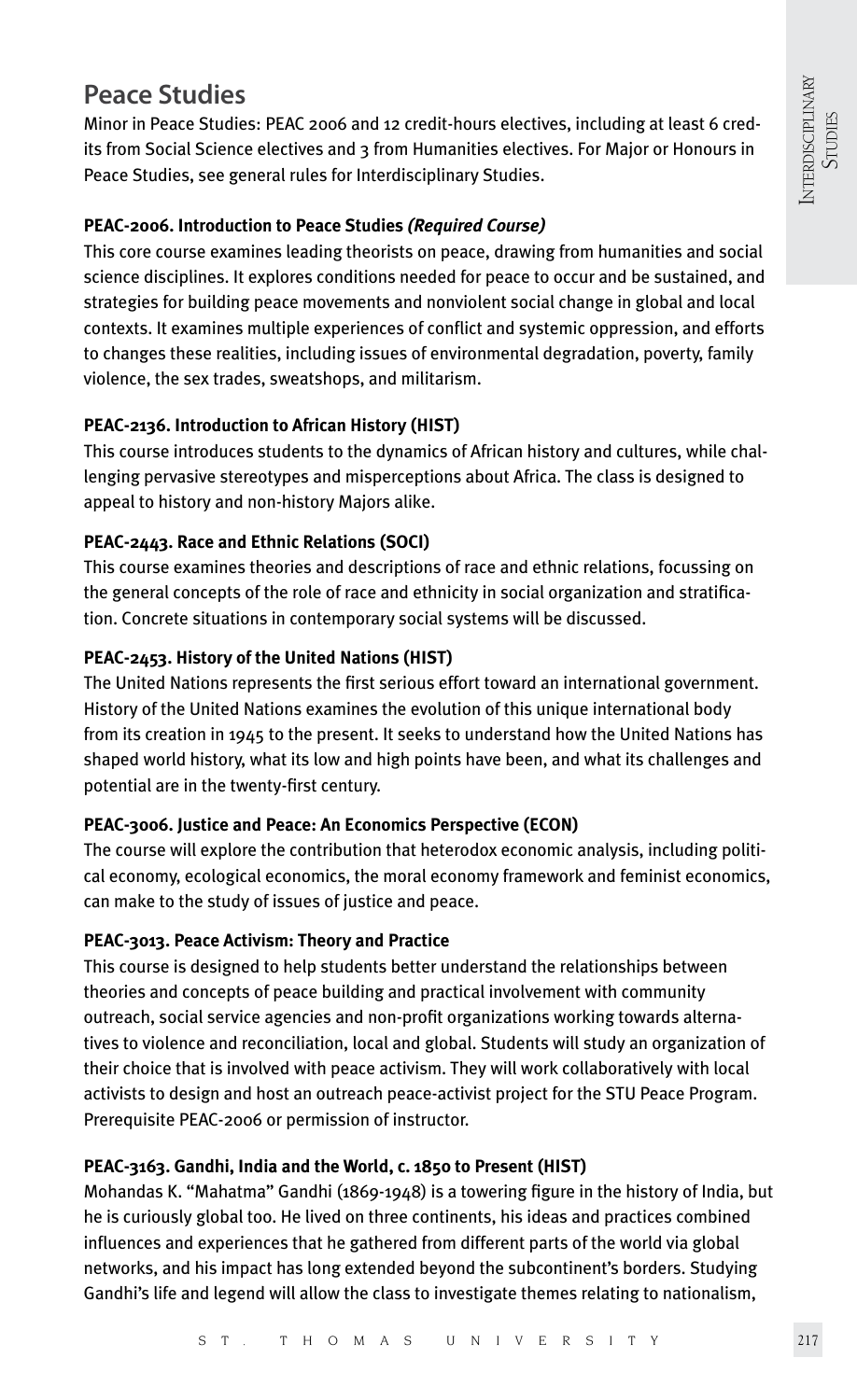colonialism, pacifism, non-violence, 'alternative modernity' and other topics or issues. The course will also explore Gandhi's fascinating legacy in postcolonial India and around the globe. It is recommended that students have at least 6 credit hours of history courses before taking this course.

#### **PEAC-4013. Senior Seminar in Peace Studies**

This senior seminar is a capstone course for both the minor and the Interdisciplinary major in Peace Studies. This class draws together theory and practice. It explores such topics as the historical development of selected peace activist organizations, organizational discourses and strategies used to promote social change, and the political, economic, and structural barriers to greater effectiveness in promotion of policies and activism towards a peace culture.

| <b>Social Science Electives</b> |                                                     |
|---------------------------------|-----------------------------------------------------|
| PEAC 2013/POLS 2303             | Comparative Politics of the Developing World        |
| PEAC 2023/NATI 2603             | <b>Roles of Native Women</b>                        |
| PEAC 3033/NATI 3603             | Native People and the Colonial Experience           |
| PEAC 3023/ENVS 3023             | <b>Environmental Praxis</b>                         |
| PEAC 3033/SOCI 3513             | Sociology of Education                              |
| PEAC 3043/SOCI 3153             | Sociology of War                                    |
| PEAC 3053/HMRT 3063             | Humanitarian Law and Human Rights                   |
| PEAC 3063/HMRT 3123             | <b>International Human Rights</b>                   |
| PEAC 3073/POLS 3323             | Political Leadership: Local, National, and Global   |
| PEAC 4043/CRIM 4123             | Peacemaking Criminology and Restorative Justice     |
| <b>Humanities Electives</b>     |                                                     |
| PEAC 2033/RELG 2173             | Religion, Conflict and Peacebuilding                |
| PEAC 3103/RELG3643              | <b>Christianity and Contemporary Society</b>        |
| PEAC 2043/ENGL 2583             | <b>Women Writers I</b>                              |
| PEAC 2053/ENGL 2593             | <b>Women Writers II</b>                             |
| PEAC 3073/ ENGL 3623            | The Literature of Politics                          |
| PEAC 3083/ENGL 3433             | World Literature in English: West Indies and Africa |
| PEAC 3093/ENGL 3443             | World Literature in English: India                  |
| PEAC 3113/IRSH/ENGL 3483        | Irish Film I                                        |
|                                 |                                                     |
| PEAC 3123/IRSH/ENGL 3473        | Irish Film II                                       |

### **US Studies**

|                  | 18 credit hours, drawing on at least two different disciplines, from the following list: |
|------------------|------------------------------------------------------------------------------------------|
| ENGL 3416        | American Literature                                                                      |
| <b>HIST 3743</b> | The United States Since 1945                                                             |
| POLS 3303        | <b>US Government and Politics</b>                                                        |
| POLS 3313        | <b>US Foreign Policy</b>                                                                 |
|                  |                                                                                          |

### Interdisciplinary Studies Committee Membership

The Interdisciplinary Studies Committee will be made up of four members of the University